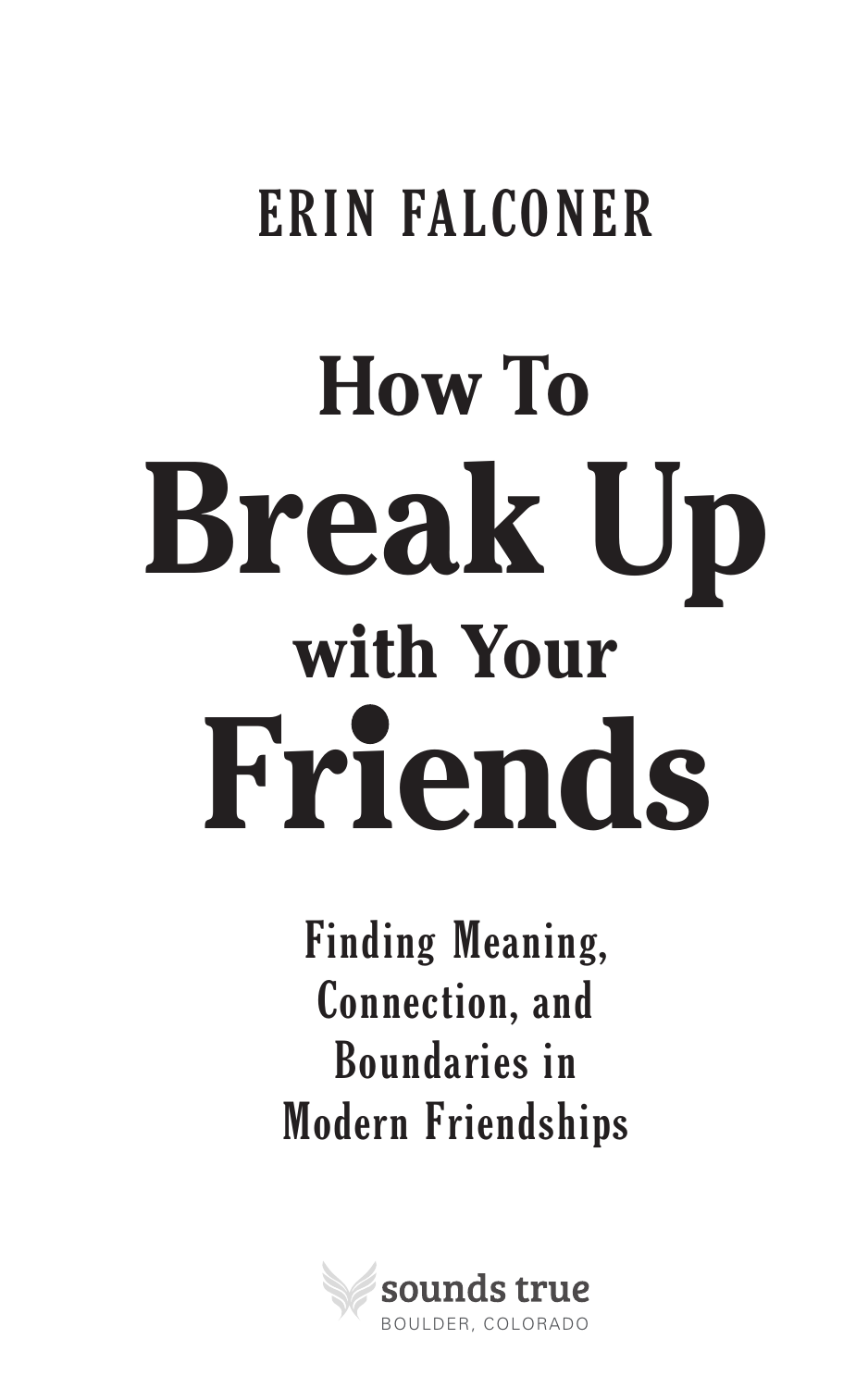#### **CONTENTS**

| <b>INTRODUCTION</b>                                         | $\mathbf{1}$ |
|-------------------------------------------------------------|--------------|
| <b>CHAPTER 1:</b><br>Actually, You Are Here to Make Friends | 11           |
| <b>CHAPTER 2:</b><br>You Should Be Your Own Best Friend     | 27           |
| <b>CHAPTER 3:</b><br><b>First Friendships</b>               | 47           |
| <b>CHAPTER 4:</b><br>The Anatomy of a Good Friendship       | 65           |
| <b>CHAPTER 5:</b><br>When More Is So Much Less              | 93           |
| CHAPTER 6:<br>The Role of Friendships in Your Life          | 107          |
| <b>CHAPTER 7:</b><br><b>Friendship Diagnosis</b>            | 131          |
| <b>CHAPTER 8:</b><br>How to Become a Better Friend          | 155          |
| <b>CHAPTER 9:</b><br>How to Break Up with Your Friends      | 179          |
| <b>CHAPTER 10:</b><br><b>How to Make New Friends</b>        | 205          |
|                                                             |              |
| <b>CONCLUSION</b>                                           | 221          |
| <b>ACKNOWLEDGMENTS</b>                                      | 225          |
| <b>ABOUT THE AUTHOR</b>                                     | 227          |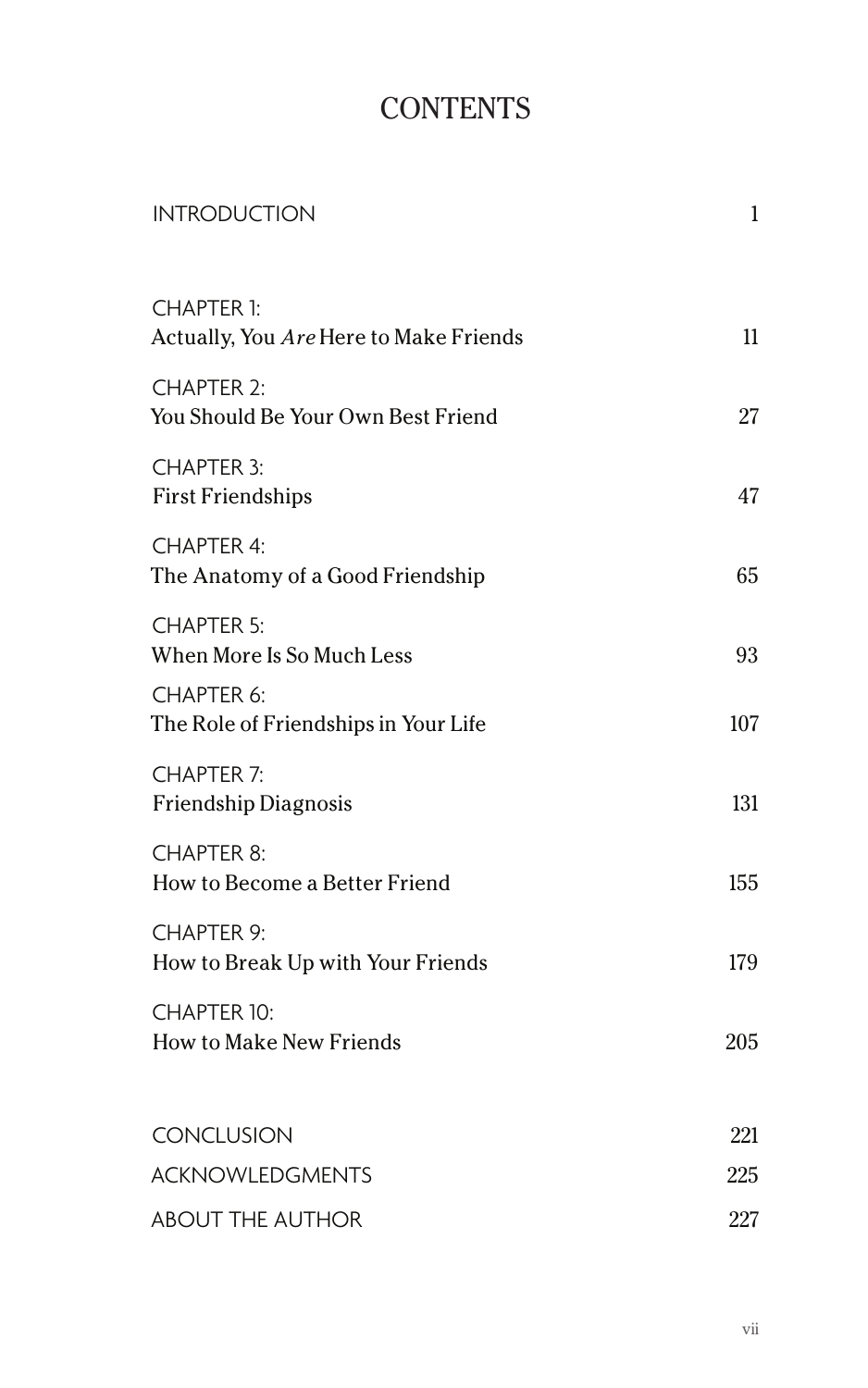#### CHAPTER 1

### **Actually, You** *Are* **Here to Make Friends**

*The best time to make friends is before you need them.*

Ethel Barrymore

**F** riendships have always been essential to human survival and evolution. Of course, without some form of family unit, humans would not have continued as a species, but without social connection outside the family, we couldn't have evolved the sophisticated societies many of us live in now. Family and romantic relationships get most of the attention when it comes to analysis, study, observation, and support. And yet, unless you're in a reality show about you and your seventeen siblings, you almost surely have more friends than you do partners or immediate family. Perhaps the number and variety of our friends make friendship trickier to track.

Our very design makes us crave human contact. Belonging to a group improved humans' chances of survival. Ancient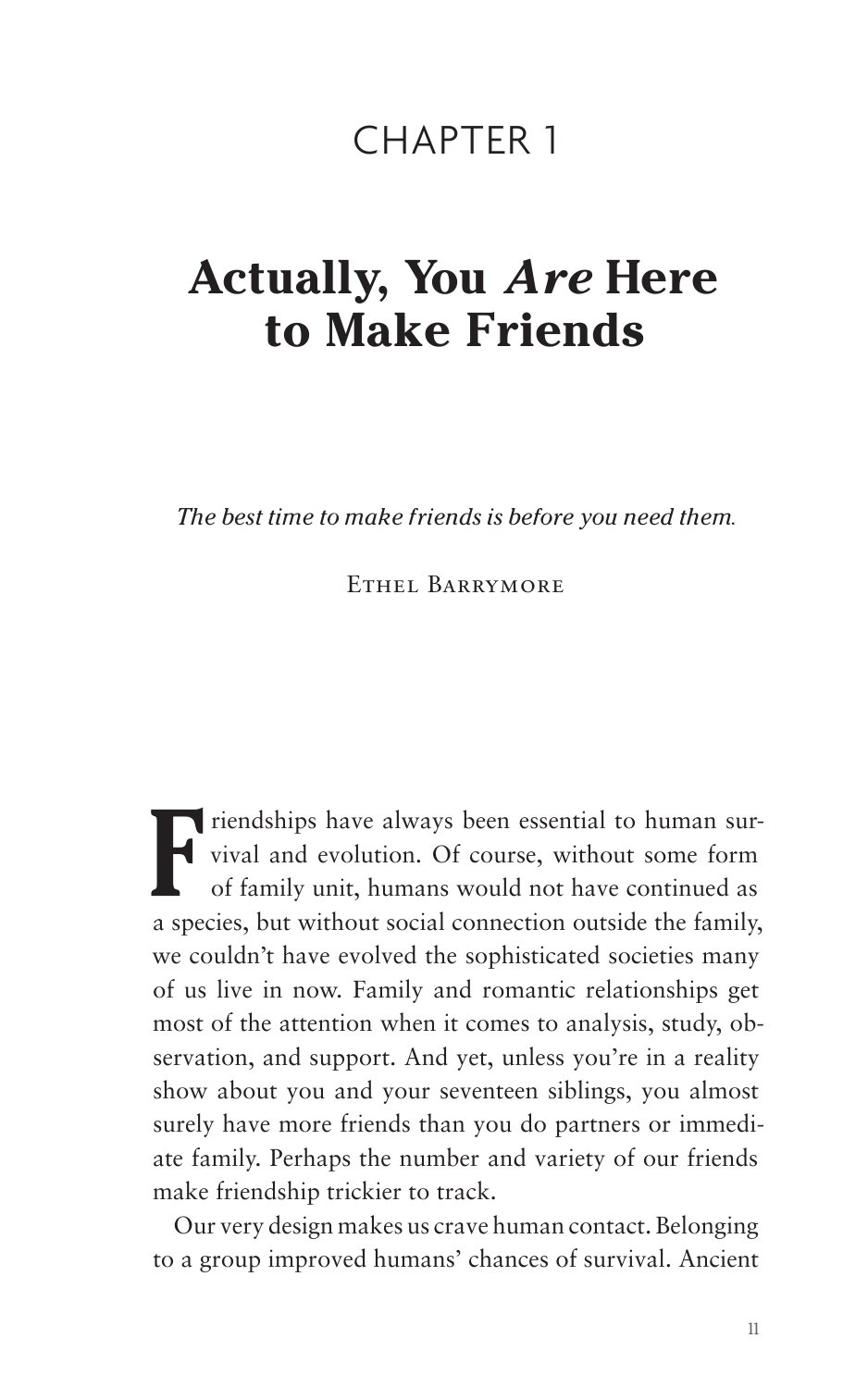humans would groom each other (parents still groom their children) and receive an encouraging endorphin hit from that connectivity. Our bodies and brains were telling us, before we could consciously understand, that being with others is supposed to feel good and safe. As we evolved from small, nomadic hunter/gatherer groups to larger agrarian villages and then more permanent industrial societies, our bodies and brains continued to deliver that endorphin high from maintaining human connection. We feel well and happy when we have friends. Robin Dunbar of the University of Oxford is well known for his study of friendships. He posits that as we evolved from our ancient ancestors, we developed language and gossip as a much more scalable way to connect than actual touch. He says, "In the course of our human evolution, as we've been trying to evolve bigger and bigger groups to cope with the challenges the world has thrown at us, we needed some additional mechanism to allow us to break through what was essentially a glass ceiling." Gossip allows humans to "groom" several people simultaneously. It also helps us succeed in life, through collaboration and negotiation.

What's more, friends and close relationships can make a life worth living. More than just helping us survive, as we'll see below, friends have the power to help create meaning in our lives. When asked about the meaning of life in *The Meaning of Life: Reflections in Words and Pictures on Why We Are Here* (produced by *Life Magazine*) Pulitzer Prize–winning author Annie Dillard said:

We are here to witness the creation and abet it. We are here to notice each thing so each thing gets noticed. Together we notice not only each mountain shadow and each stone on the beach but, especially, we notice the beautiful faces and complex natures of each other. We are here to bring to consciousness the beauty and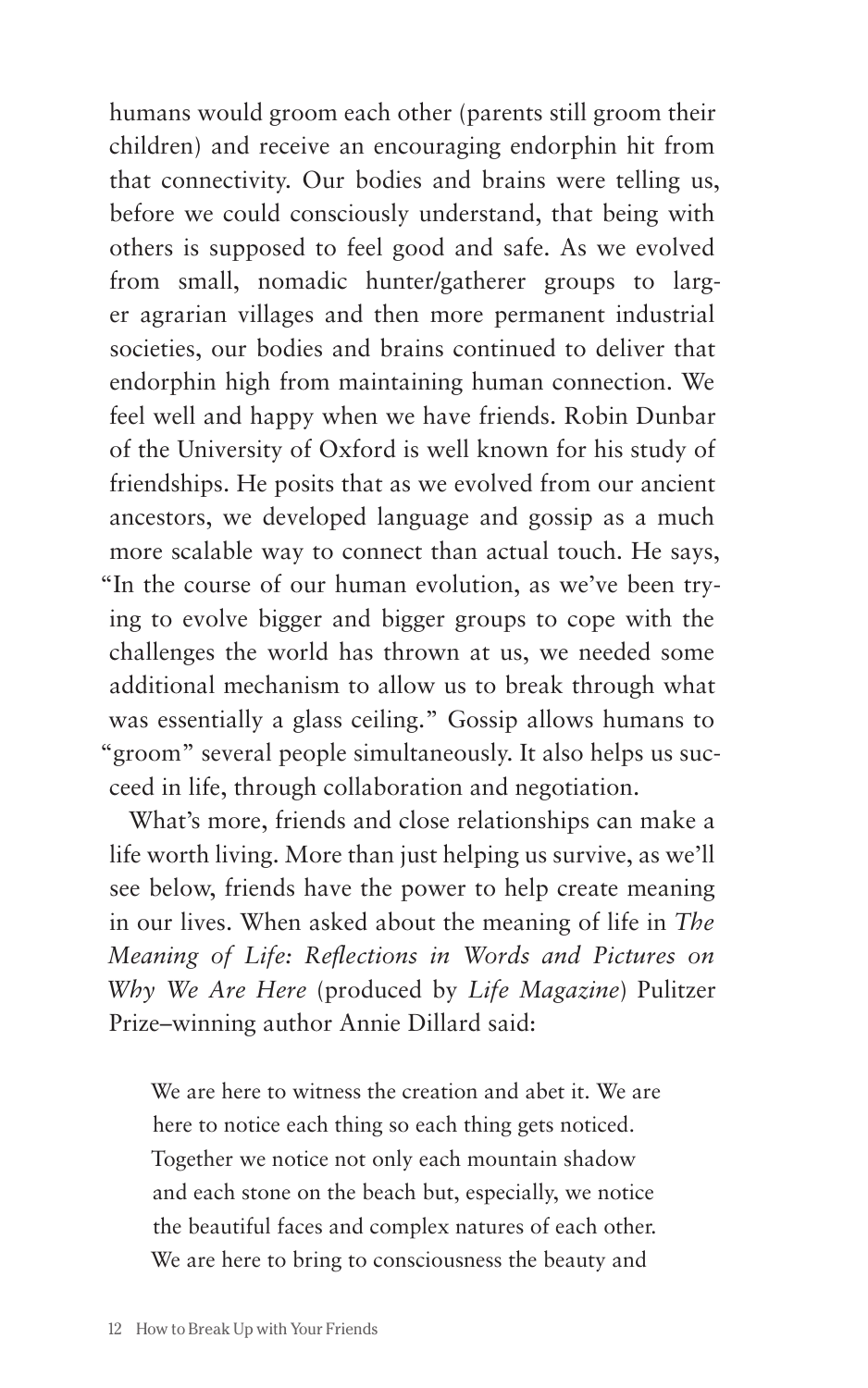power that are around us and to praise the people who are here with us. We witness our generation and our times. We watch the weather. Otherwise, creation would be playing to an empty house.

#### **Friends Make You Healthy**

There are few ways that friends *don't* add to your health.

In a 2016 review of several studies, Yang Claire Yang, a sociologist at the University of North Carolina–Chapel Hill, found that the higher degree of social integration people had, the lower their risk of negative health outcomes.

A late 1990s study conducted by Sheldon Cohen looked at the effect a large and diverse social circle had on the chances of a person catching a cold. More than two hundred healthy people were given a dose of rhinovirus. The larger and more diverse people's social network was, the less susceptible they were to the common cold, and the less virus they shed.

A large-scale Swedish study found that people with the fewest social connections were at a 50 percent increased risk of dying of cardiovascular disease. And should you get heart disease, friends help you recover. In a study by the *Journal of the American Heart Association*, patients with solid social support had better outcomes as well as fewer symptoms of depression.

To put it another way, your social connectedness has as much or more effect on your health and longevity as smoking cigarettes. Vivek Murthy, Surgeon General in Barack Obama's administration, recently published *Together: The Healing Power of Human Connection in a Sometimes Lonely World.* He wants us to look at loneliness in the same way we do hunger or thirst; it's a helpful sign that we need to address a problem. He writes, "The body's response from loneliness can be very helpful in the short term. But when those stress states become chronic, they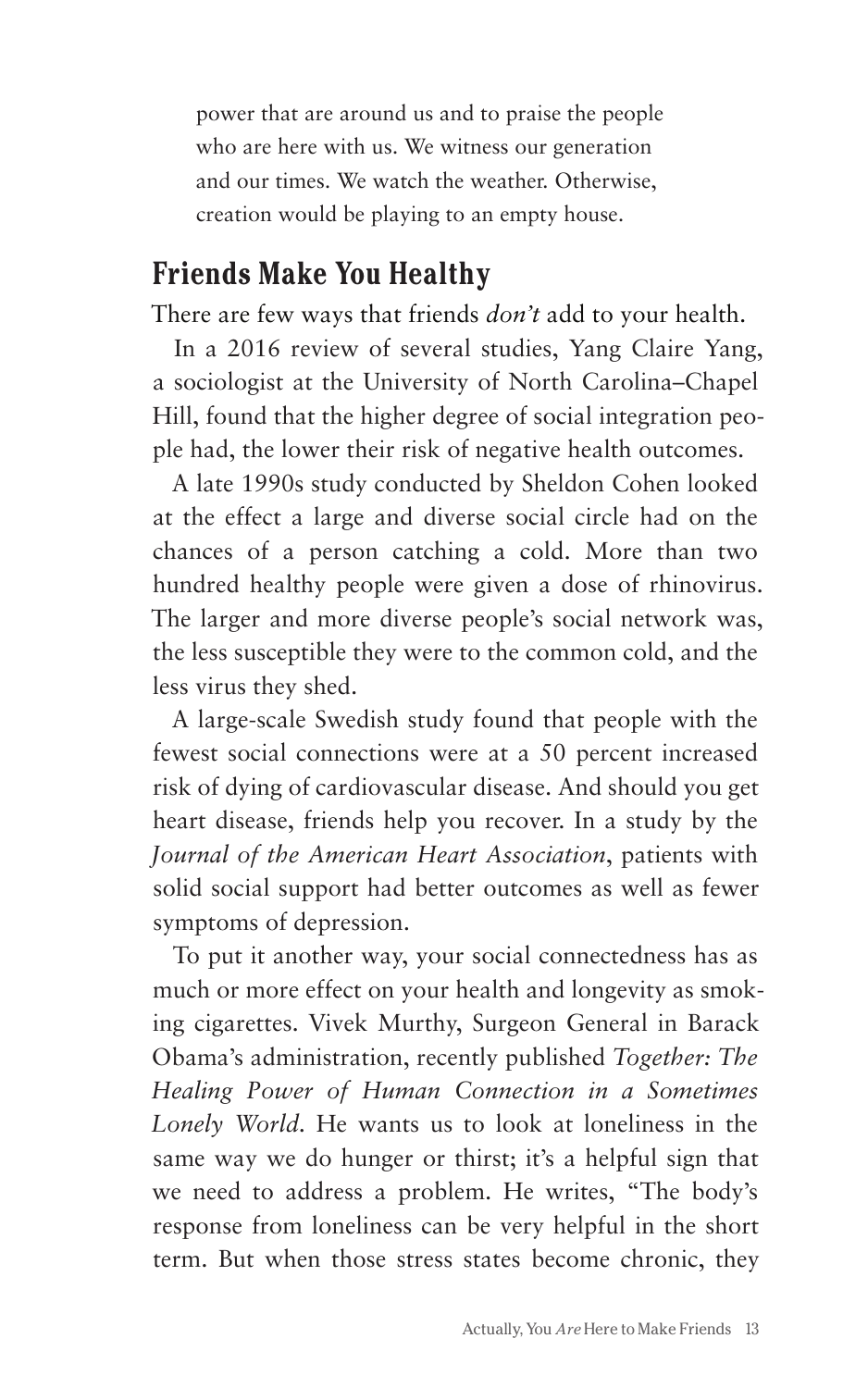begin destroying the body." And yes, the effects can be as negative as those of obesity or smoking.

#### **Friends Make You Live Longer and Better**

Neuroscientist Emily Rogalski leads a super-ager study at Northwestern University in Chicago. A super ager is defined as someone aged eighty years or older whose cognitive function is comparable to a person of middle age. This cohort remains physically and intellectually active. Rogalski finds that they are socially active as well. Strong social connections are believed to protect the brain in later life. Super agers have thicker cortices, are resistant to age-related atrophy, and have a larger left anterior cingulate—the part of the brain important to working memory and attention. "Different neurotransmitters are released when we feel compassion, empathy, love, and friendship," says Rogalski. Many of the people participating in Rogalski's study report having warm and trusted friendships.

Dean Ornish, who has studied the habits of people living in blue zones—geographical areas in which people have low levels of chronic disease and live longer than anywhere else in the world—says, "The time we spend with loved ones is the single most important determinant in how long and how well we live."

This is particularly important for women, considering that we typically live six to eight years longer than men.

#### **The Loneliness Epidemic**

Back when I was running two companies, LEAFtv and my *Pick The Brain* blog, I had little free time. I felt like I was running around all day producing content for LEAF and then would get home to burn the midnight oil with *Pick The Brain*. A big part of my business with LEAF was networking, and so on nights that I wasn't home, I was often out at a work event. Needless to say, I was exhausted.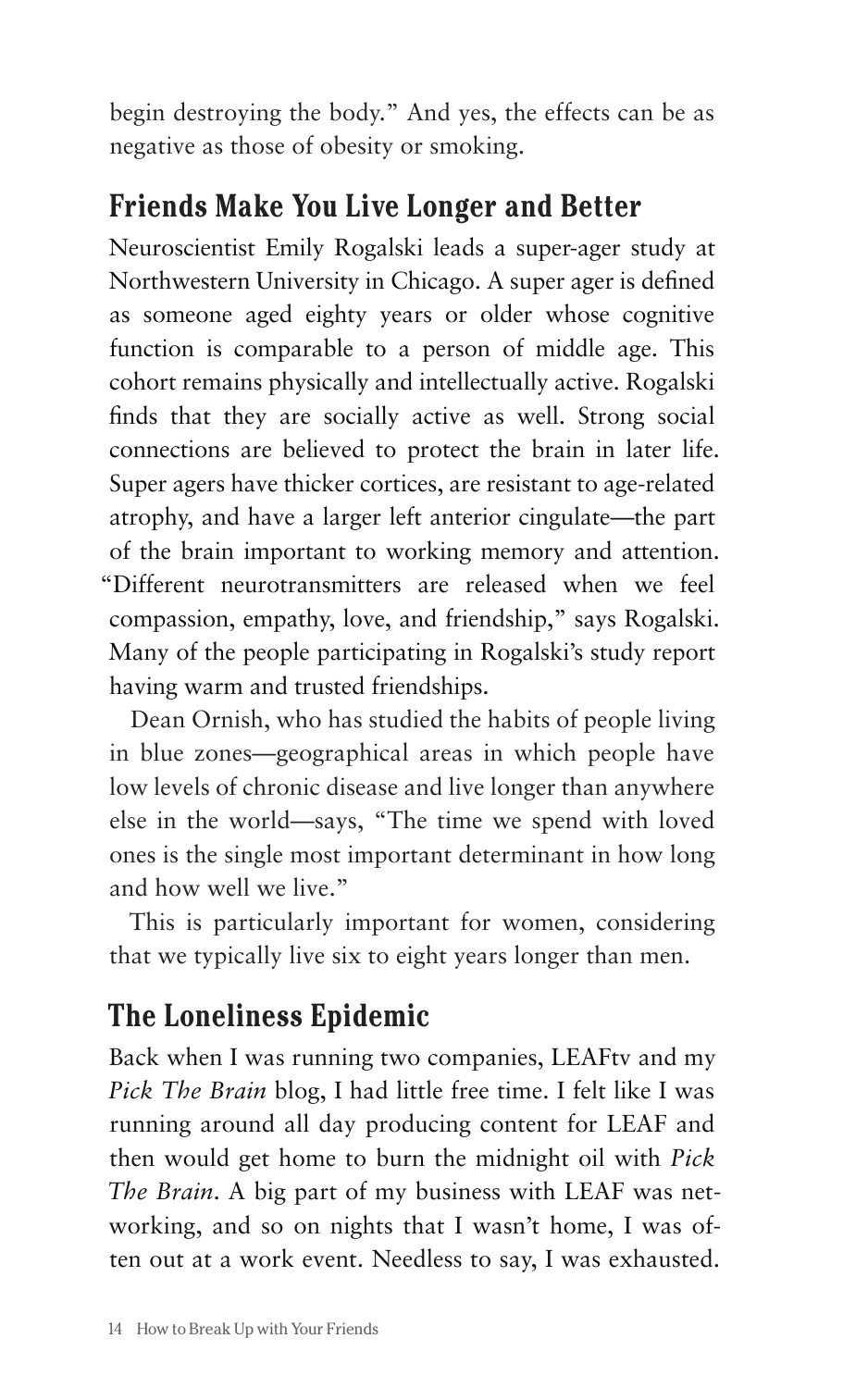Without thinking about it, I would easily cancel plans with friends or be relieved when they canceled with me, feeling that these kinds of meetings were superfluous or more "nice to have" as opposed to necessary. I felt like meeting up with a friend would make me more tired and throw a kink in the following day rather than potentially provide me more energy. What's more, because I was always using work as an excuse to get out of things, that is what became the primary focus of my conversations with friends. So even when we did manage to hang out, what was making me so tired would inevitably dominate the conversation. When I look back on this time of my life now, I feel like if I hadn't been so quick to axe those moments with friends, it could have really helped stave off my impending burnout and my growing sense of loneliness, despite having my days and nights filled to the brim.

Even with all the evidence of how much good friendships do for us, we still see them as a kind of luxury. If you've got an intense month ahead of you—a course to complete, a major deadline, a wedding to plan—it's likely that the first appointment to get deleted from your calendar is that happy hour with your girls. It just doesn't seem necessary when held up against professional pressure or family obligations. So, we cancel the coffee chats, the weekend hangs, and catch-up calls because it just feels like one more thing to get done. But we're paying a price for it.

According to a recent study by Cigna, a global health service company, nearly half of Americans feel alone, and two out of five Americans feel that their relationships are not meaningful. These numbers are higher than they were just a year ago. We're lonely.

Shasta Nelson, author of *The Business of Friendship: Making the Most of Our Relationships Where We Spend Most of Our Time,* says, "At the core of loneliness is that we don't feel like anyone knows us. You can even have a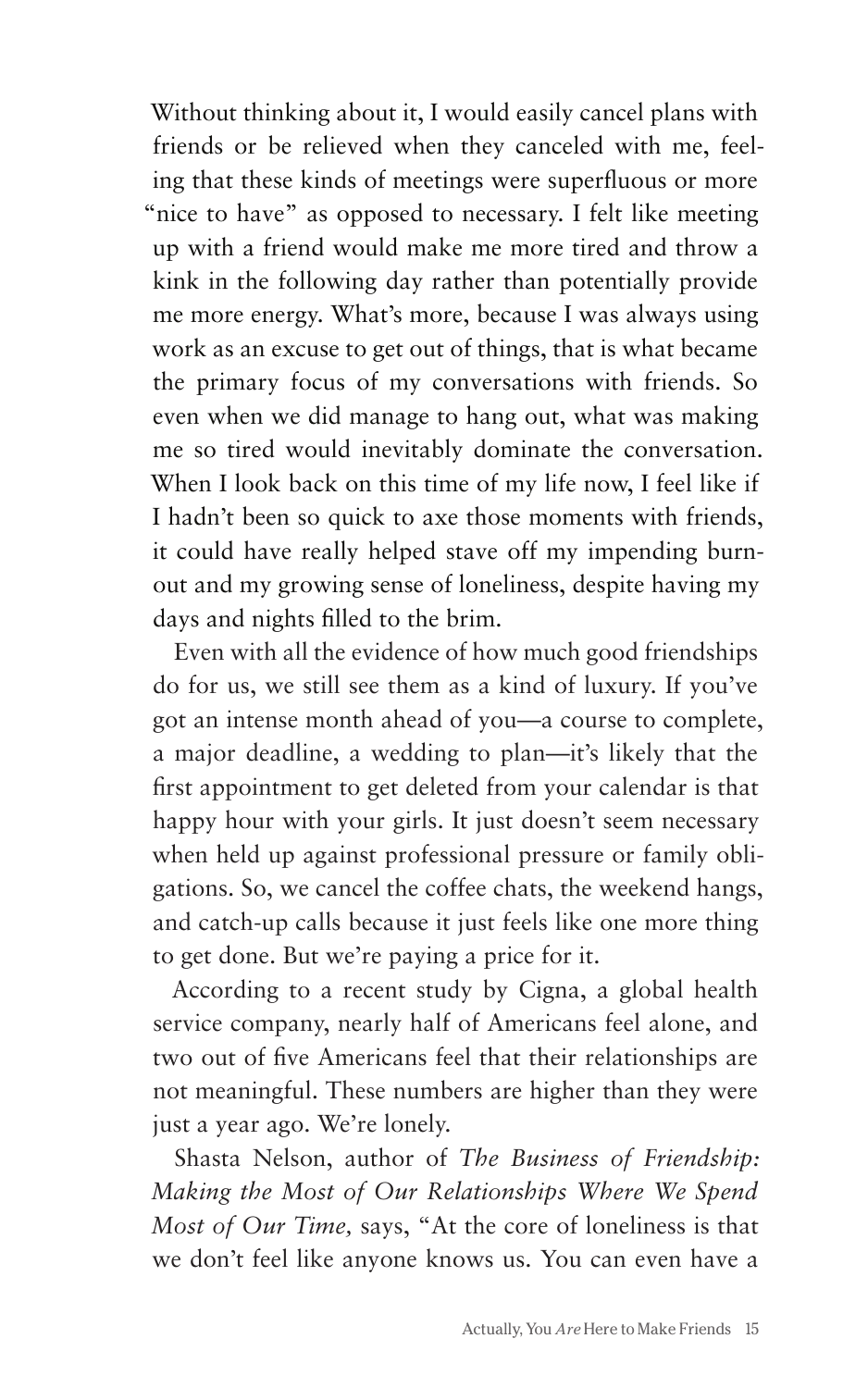lot of close friends, but if none of your friends know what it's like to be you, you can feel lonely in an experience. Loneliness is not feeling seen and supported."

One of the key factors in feeling connected to friends is vulnerability. In order to call someone a good friend, you have to be willing to show your imperfections as well as accept theirs. In the era of social media, this is particularly important. Instagram, Facebook, and TikTok have a way of encouraging us to edit our lives. You want to upload a great shot from your holiday, when you were feeling rested and relaxed. You share a snap of your kid when her face is clean and her hair is brushed. You write a post about a big win at work. Of course, it's fun to share life's upsides. The effect, however, is that the way we represent ourselves is like an eclipse—we show only the shiny sliver, not the whole, messy truth of our lives. You might have hundreds of friends on social media, but the way we use those platforms is the opposite of intimacy. In my experience, even when moments shared on social media are less than perfect, too often these also feel like curated messages of messiness rather than the real deal. As a result, I feel like the pseudo-shares of intimacy are almost more misleading.

Murthy says that loneliness is deeply consequential. He has studied the far-ranging effects of social isolation. In speaking to people across the United States, Murthy was struck by the pervasiveness of loneliness and by the shame that surrounded it. He says, "I think part of the reason is that saying you're lonely feels like saying you're not likeable, you're not lovable—that somehow you're socially deficient in some way. The reality is that loneliness is a natural signal that our body gives us, similar to hunger, thirst. And that's how important human connection is." Responding to a feeling of loneliness by seeking connection is a healthy, human process. If we ignore it, we risk chronic stress and all the negative physical and emotional effects that come with it.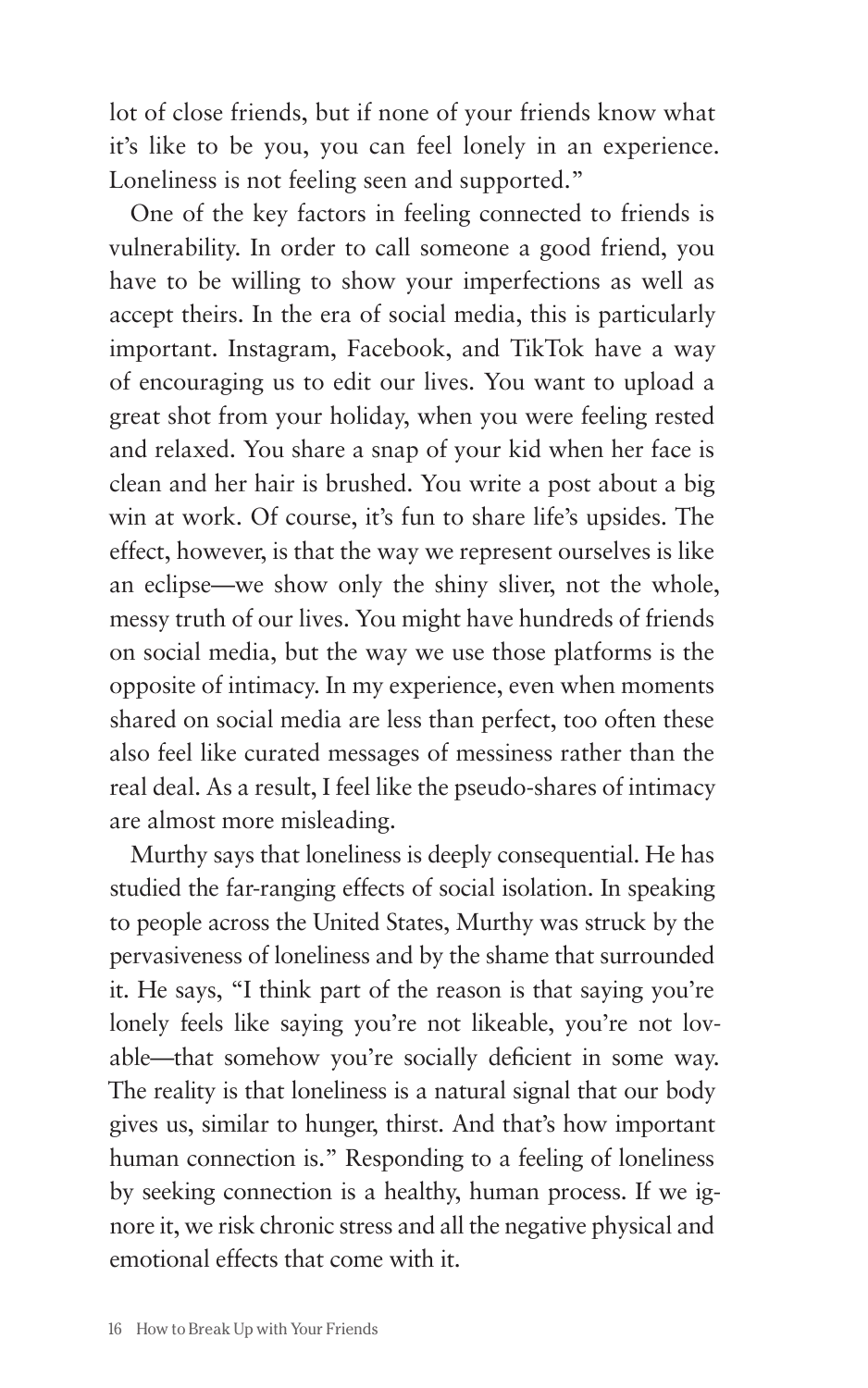The importance of friendship to health is so great that many doctors and scientists are beginning to look at it from a public health lens. Just as a healthy diet and exercise have become more mainstream recommendations from doctors, it's likely that soon doctors will be prescribing socializing to their patients at their checkups.

#### **Friendly Neighborhood Stress Busters**

Five years ago, most of the queries I received via *Pick The Brain* were all about time management and productivity: *How can I get more done?* (hence my first book). But in the past couple of years, my inbox and comments have been dominated by questions such as: *How do I reduce anxiety? How can I feel less stressed?* In my experience, there has been a major shift toward impending burnout, fear, and stress. As we frantically search for answers, my belief is that at least some of the answers are often right in front of us. *Friends reduce our stress levels.* And diminishing stress is enormously beneficial to your overall health. Stress is associated with negative health outcomes in myriad ways, from your gums to your heart, and can make you more susceptible to everything from the common cold to cancer and diabetes, according to a review essay in the Association for Psychological Science's magazine, *Observer,* in 2007.

Here's how it works. In moments of stress, your body releases hormones—adrenaline, cortisol, and norepinephrine that boost your heart rate, increase respiration, and increase the availability of glucose in the blood, all to enable the fightor-flight response. In a moment of sudden danger, you'll be able to sprint away or flip a car off of your child. But this response requires a lot of energy from your body. To compensate, other physical processes, such as digestion, reproduction, physical growth, and some aspects of immunity slow or shut down. When stressful events are infrequent or pass quickly, the body resumes its equilibrium. Chronic exposure to those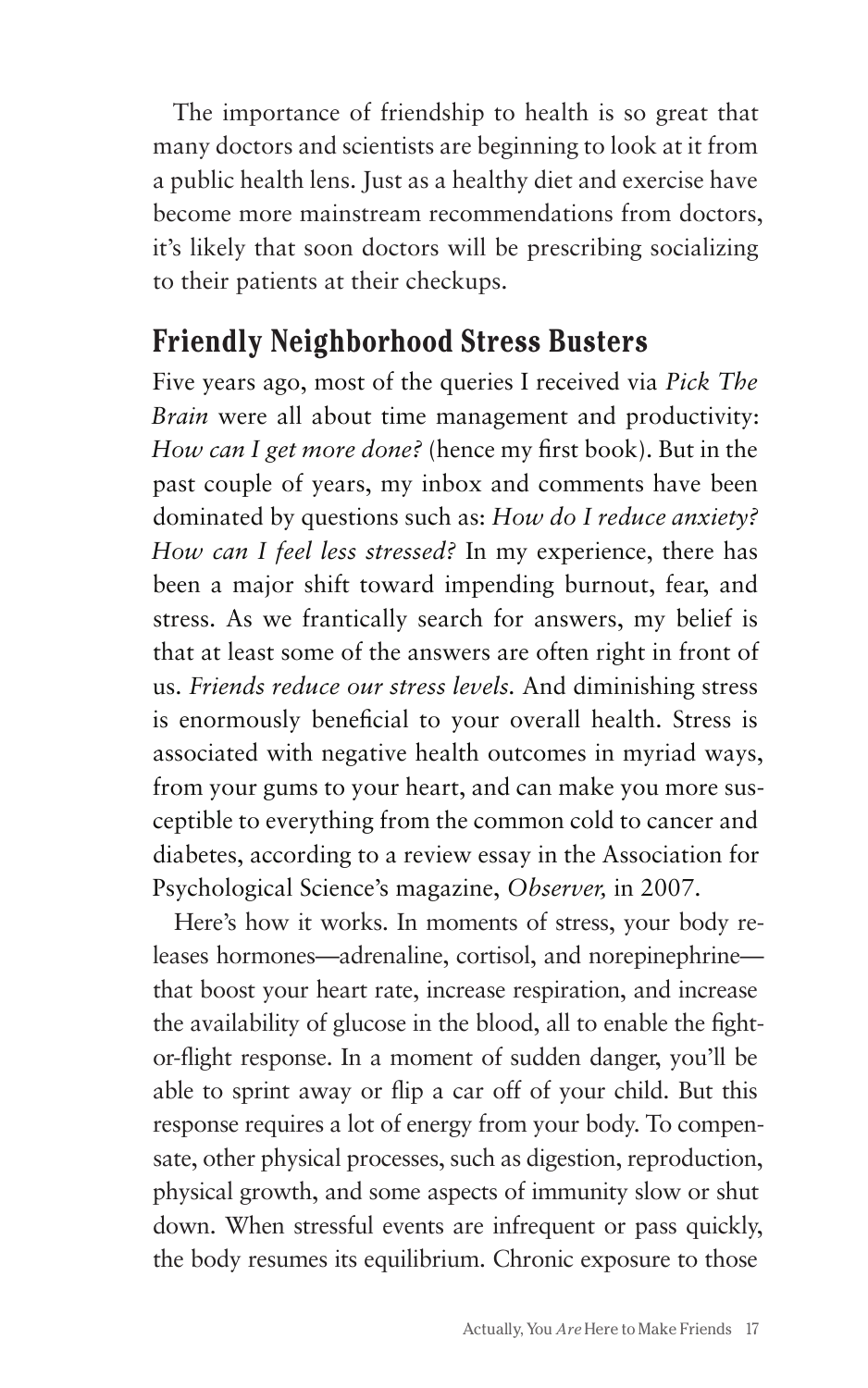stress hormones affects normal function in your body and can result in sleep problems, heart disease, headaches, weight gain, memory and concentration impairment, depression, and anxiety. Traumatic events in early childhood can lead to some people becoming more sensitive and easily triggered by stress. It's as if each of us has a stress set point, unless of course we actively try to change it.

In some respects, the evolutionary journey to the modern world might be the very reason we experience so much stress. Stanford neuroendocrinologist Robert Sapolsky has studied stress in baboon troops and found that safety and increased leisure time in primates—including humans—transforms the useful fight-or-flight mechanism into pointless suffering and illness. Most of us are lucky enough to live our dayto-day lives without the threat of physical danger. We have evolved from avoiding saber-toothed tigers, but our stress response remains the same. The modern-day tiger is a mean boss, a whiny child, or an argumentative partner. And you don't just experience stress when your boss snaps at you; you get to relive that unpleasant encounter—and the stress as many times as you choose to ruminate on it.

When you're feeling either intense or chronic stress, you might not feel fit for company. But times of challenge are when friends can help the most. A 1990 study of female college students asked them to complete a challenging math test. When they took the test on their own, their heart rates went up. When they were allowed to take the test with a friend? You know the result, right? The presence of a friend calms us down. Lindzi Scharf, an entertainment reporter, wrote movingly in the *Los Angeles Times* about needing to lean on friends after learning her newborn daughter, Evan, had a rare and incurable disease. "We spent time with family and friends, who may not have understood what we were going through but stood by us so we felt a little less alone. My husband and I carved out self-care as best we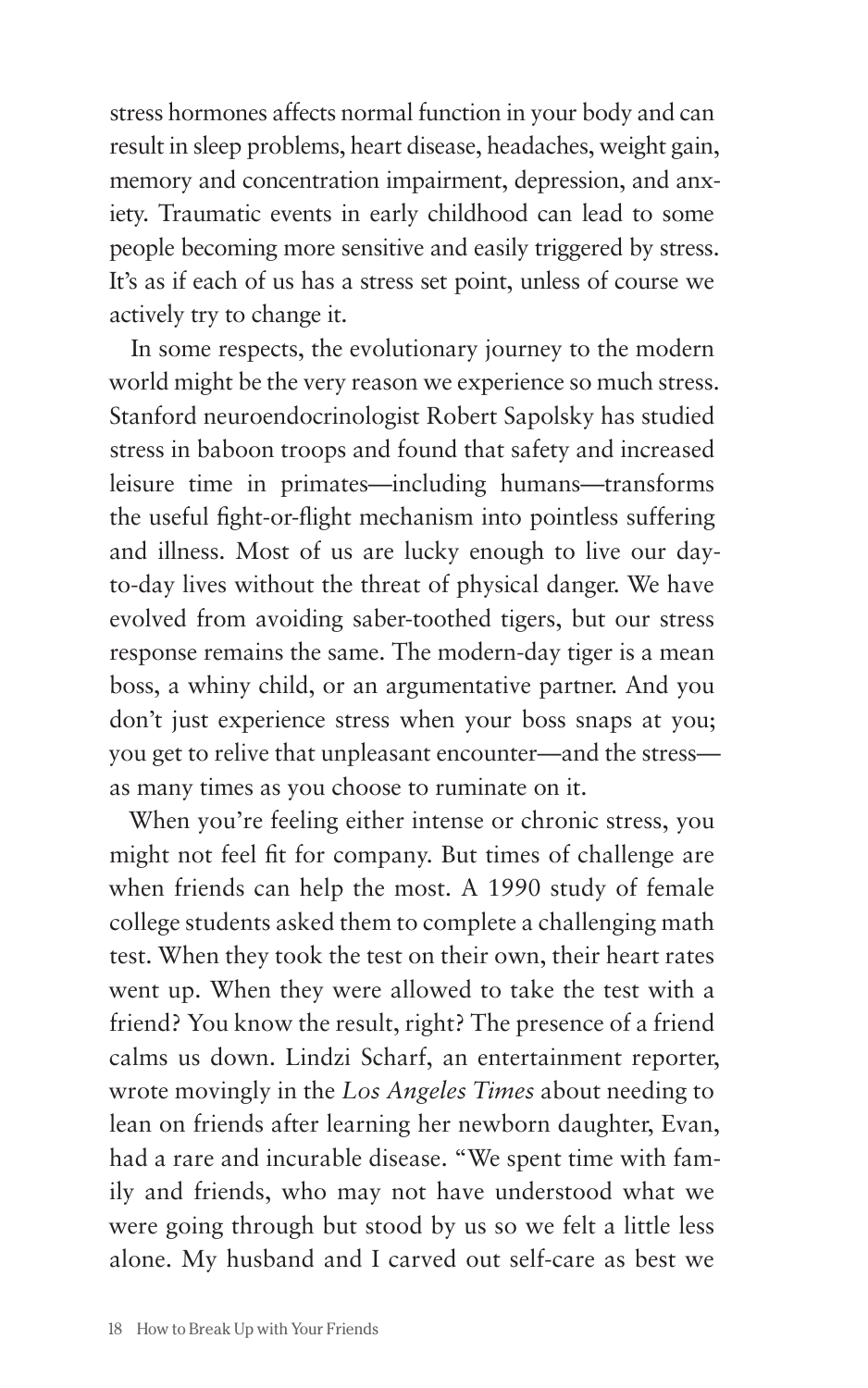could. In my husband's case it was CrossFit; I turned to writing and having coffee with girlfriends."

I reached out to Scharf to ask her more about her experience. Her daughter's health needs are significant, and it must be hard not to be swamped by them. She's quick to give friends the latest on Evan. "I want people in my life to really know what's going on, but I also think it's important to have other conversations. Literally, I always say, 'Please tell me about anything else. I don't want to talk about mitochondrial disorder anymore!'"

#### **Friends and Habits**

The Framingham Heart Study has been following the residents of the city of Framingham, Massachusetts, since 1948, looking at hypertension and cardiovascular health. Much of what is known about heart disease and the effects of diet and exercise is based on it. The finding that hadn't been predicted was the way health, for better or worse, could be contagious. The researchers have found that one person in a community becoming obese raised the chances of their friends becoming obese by 57 percent. But the reverse is also true. If your friends eat a healthy diet and regularly exercise, you are more likely to follow suit.

Suzanne Higgs, a professor in psychobiology of appetite at the University of Birmingham, found that the presence of friends actually diminished people's ability to recognize their bodies' own cues, such as feeling full. We tend to eat like the people we eat with. This impulse to do as others do can be manipulated for good. In another study, Higgs placed posters in a cafeteria showing which side dishes were most popular. When a vegetable dish was listed at the top, more of that dish was ordered. Particularly when you're new to a situation, you'll be looking for cues about how to behave. Even when the posters were removed, the behavior remained. A new norm had been established.